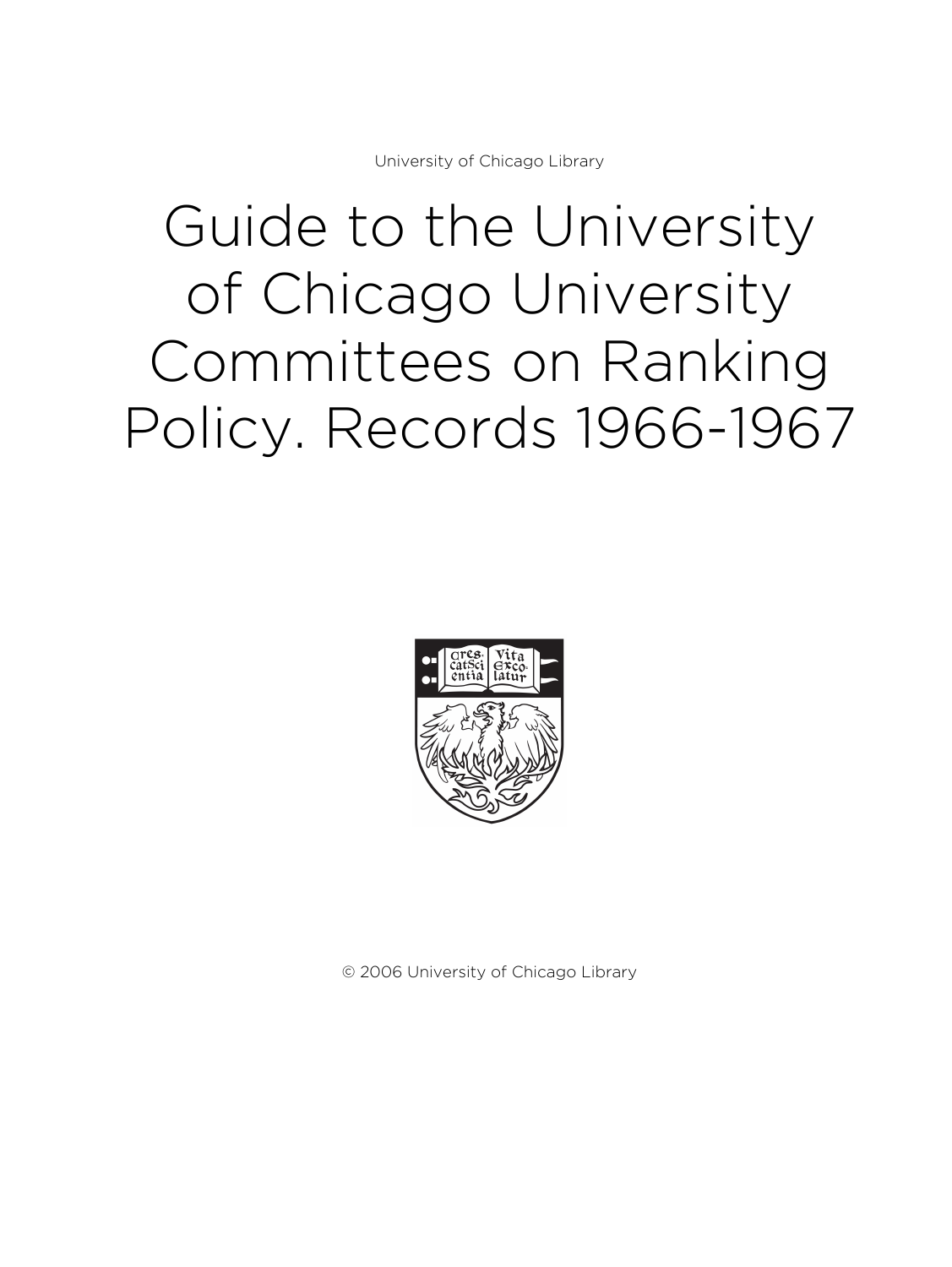# **Table of Contents**

| Descriptive Summary                                                        | 3 |
|----------------------------------------------------------------------------|---|
| Information on Use                                                         | 3 |
| Access                                                                     | 3 |
| Citation                                                                   | 3 |
| <b>Historical Note</b>                                                     | 3 |
| Scope Note                                                                 | 4 |
| <b>Related Resources</b>                                                   | 4 |
| Subject Headings                                                           | 4 |
| <b>INVENTORY</b>                                                           | 4 |
| Series I: First Student-Faculty Committee on Ranking (Dunham Committee)4   |   |
| Series II: Second Student-Faculty Committee on Ranking (Fiske Committee) 5 |   |
|                                                                            |   |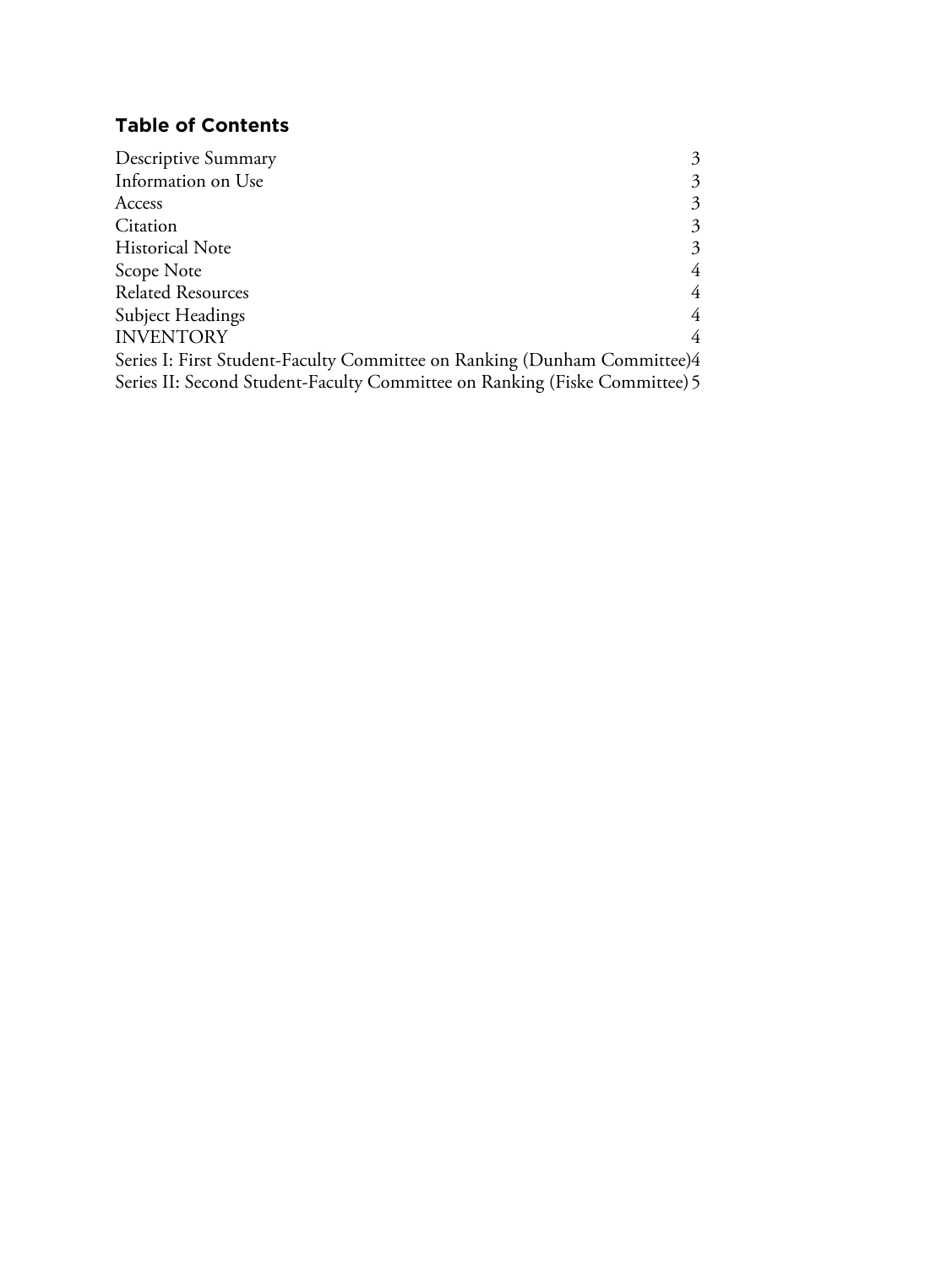#### **Descriptive Summary**

| <b>Identifier</b> | ICU.SPCL.UCRP                                                                                                                                                                                                                                                                                                                                                                                                                                                                                                                                                                                                                                                                                                                                                                                                                                               |
|-------------------|-------------------------------------------------------------------------------------------------------------------------------------------------------------------------------------------------------------------------------------------------------------------------------------------------------------------------------------------------------------------------------------------------------------------------------------------------------------------------------------------------------------------------------------------------------------------------------------------------------------------------------------------------------------------------------------------------------------------------------------------------------------------------------------------------------------------------------------------------------------|
| <b>Title</b>      | University of Chicago. University Committees on Ranking Policy. Records                                                                                                                                                                                                                                                                                                                                                                                                                                                                                                                                                                                                                                                                                                                                                                                     |
| <b>Date</b>       | 1966-1967                                                                                                                                                                                                                                                                                                                                                                                                                                                                                                                                                                                                                                                                                                                                                                                                                                                   |
| <b>Size</b>       | .5 linear feet (1 box)                                                                                                                                                                                                                                                                                                                                                                                                                                                                                                                                                                                                                                                                                                                                                                                                                                      |
| <b>Repository</b> | <b>Special Collections Research Center</b><br>University of Chicago Library<br>1100 East 57th Street<br>Chicago, Illinois 60637 U.S.A.                                                                                                                                                                                                                                                                                                                                                                                                                                                                                                                                                                                                                                                                                                                      |
| <b>Abstract</b>   | A committee was appointed in May 1966 to study the university's policy<br>of submitting rank upon the request of the student to his local draft board.<br>Growing dissatisfaction with the University's policy of compiling male class<br>ranks had culminated with the occupation of the Administration Building<br>for six days by groups of students. Another committee was appointed to<br>examine in greater depth the first committee's findings. The collection<br>contains minutes, surveys, reports, and documentation on draft laws and<br>the Selective Service System. Includes material related to the occupation of<br>the Administration Building by students, May 11-16, 1966; class ranking<br>practices at other schools; and statements by administrators, faculty and<br>students regarding the use of student ranking by draft boards. |

#### **Information on Use**

## **Access**

No restrictions.

## **Citation**

When quoting material from this collection, the preferred citation is: University of Chicago. University Committees on Ranking Policy. Records, [Box #, Folder #], Special Collections Research Center, University of Chicago Library

## **Historical Note**

The first Committee on University Ranking Policy was appointed on May 16, 1966, by the Council of the University Senate and charged to study "...the consequences over the coming summer and fall of adhering to or reversing the present university policy of submitting rank upon the request of the student." The expansion of the Vietnam War in the mid-1960's had made the student deferment no longer automatic, and local draft boards were using, among other measures, a student's rank among other males in his class to determine whether to grant a deferment. Growing dissatisfaction with the University's policy of compiling male class ranks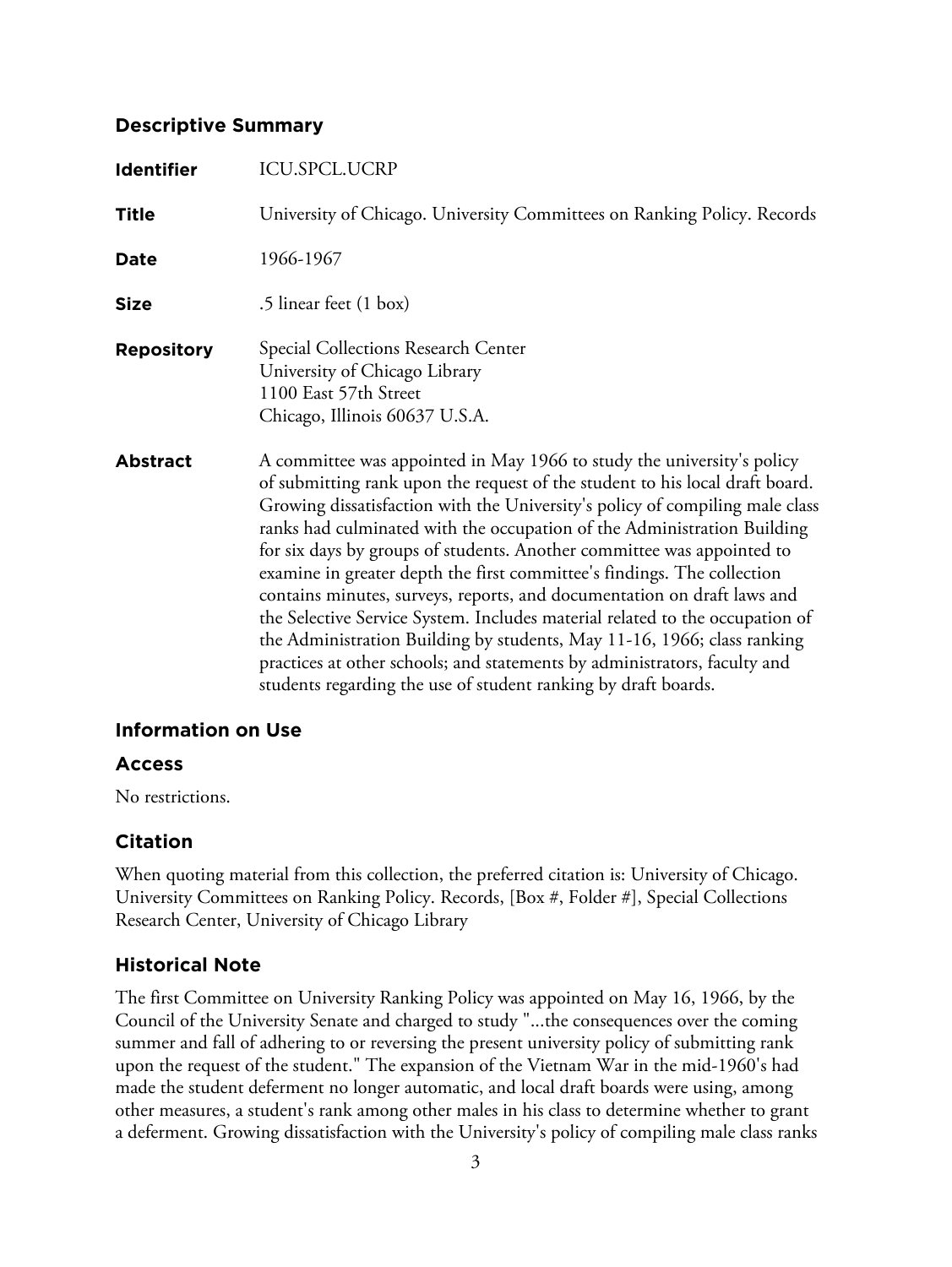had culminated the week before with the occupation of the Administration Building for six days by groups of students, notably Students Against the Rank.

# **Scope Note**

Series I: FIRST STUDENT-FACULTY COMMITTEE ON RANKING (DUNHAM COMMITTEE) The first Committee was composed of six faculty members and six students, and was chaired by Professor Allison Dunham of the Law School. The Committee's papers record the methods which they used to carry out their charge. Materials on the draft laws and the Selective Service System were acquired, as were statements on the policies of other schools. The Committee also used the results of a questionnaire survey made of undergraduate male opinion. Minutes of meetings and outlines and drafts show the rapid evolution of the Committee's report, which was submitted in time for the June 7 meeting of the University Senate. Series II: SECOND STUDENT-FACULTY COMMITTEE ON RANKING (FISKE COMMITTEE) A second Committee was soon appointed to update the Dunham report, as the work of the First Committee was called, and to consider the ranking question and its implications in greater depth than was possible for the Dunham Committee. The Second Committee included five faculty members and five students, whose chairman was psychology Professor Donald W. Fiske. The greater bulk of the Second Committee's papers reflects the greater thoroughness with which they were able to use the methods of their predecessors. Their report was submitted in January 1967.

# **Related Resources**

The following related resources are located in the Department of Special Collections:

http://www.lib.uchicago.edu/e/spcl/select.html

# **Subject Headings**

- Dunham, Allison
- Fiske, Donald Winslow, 1916-
- United States. Selective Service System
- University of Chicago. Student-Faculty Committee on the University Policy of Submitting Rank to Draft Boards
- University of Chicago-Riots
- University of Chicago-Students
- Student movements
- College students-Political activity
- Draft-Law and legislation-United States
- Draft-United States
- Student demonstration

## **INVENTORY**

## **Series I: First Student-Faculty Committee on Ranking (Dunham Committee)**

| Box 1    |  |
|----------|--|
| Folder 1 |  |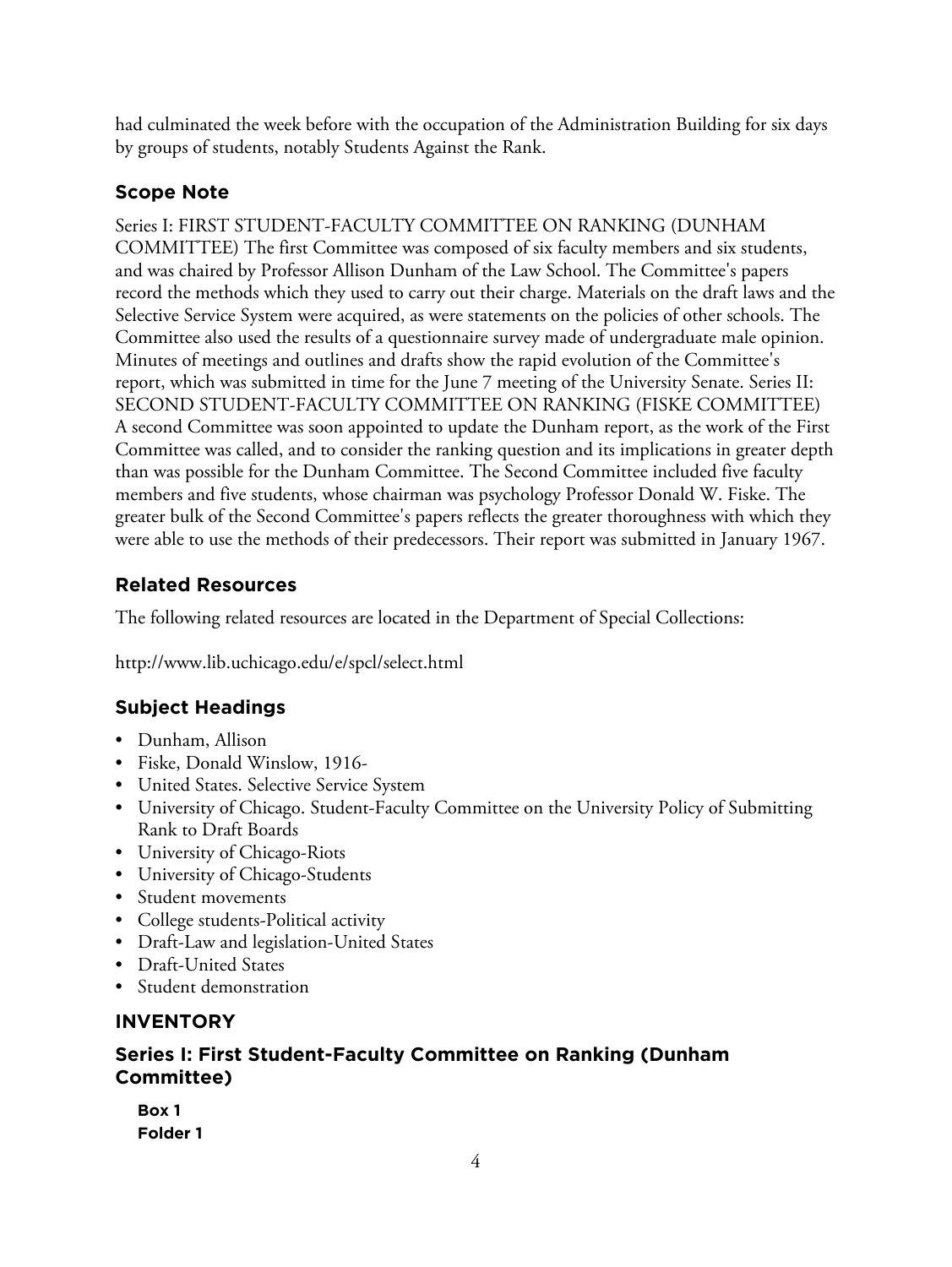May Sit-in; Statements by the administration and faculty on the occupation of the Administration Building by students, May 11-16, 1966

#### **Box 1**

#### **Folder 2**

Statements by the administration and the Council of the University Senate on the position of the University regarding the use of student ranks by draft boards

## **Box 1**

#### **Folder 3**

Statements and reports on the Student Government referendum on the University's use of ranks, held May 25, 1966

#### **Box 1**

#### **Folder 4**

Statements by individuals and organizations on the May Sit-in and the University's use of ranks

#### **Box 1**

#### **Folder 5-6**

Minutes, notes of the Committee's meetings and activities, mostly by Chairman Dunham

#### **Box 1**

#### **Folder 7-9**

Information on the draft laws and on the practices of other schools accumulated by the Committee

#### **Box 1**

#### **Folder 10**

Committee survey of student opinion; draft of questionnaire and list of students in the sample

#### **Box 1**

#### **Folder 11-14**

Committee survey of student opinion; completed questionnaires

#### **Box 2**

#### **Folder 1-3**

Committee survey of student opinion; completed questionnaires

#### **Box 2**

#### **Folder 4-5**

Committee Report; notes, outlines, drafts

#### **Box 2**

#### **Folder 6**

Committee survey of student opinion; final version, June 1966

## **Series II: Second Student-Faculty Committee on Ranking (Fiske Committee)**

#### **Box 2**

#### **Folder 7-15**

Committee meetings and deliberations; notes and minutes, mostly by Chairman Fiske **Box 3 Folder 1-5**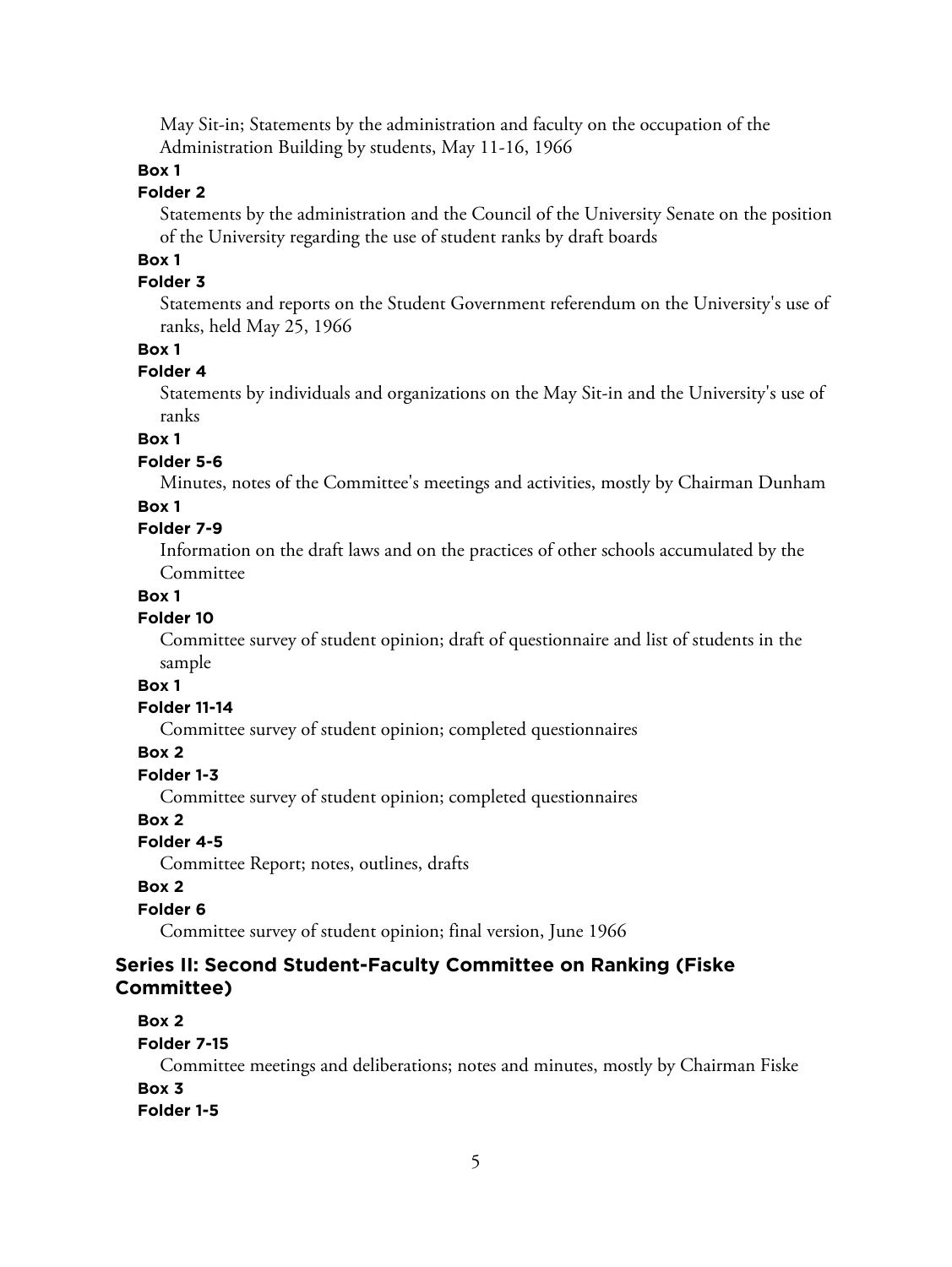Communications with other schools regarding their policies toward the use of student ranks by draft boards

#### **Box 3**

## **Folder 6-11**

Newspaper and magazine articles dealing with the draft and the position of the student

# **Box 3**

#### **Folder 12**

Documents and statements providing information on the draft laws and the Selective Service System

#### **Box 4**

#### **Folder 1-5**

Documents and statements providing information on the draft laws and the Selective Service System

# **Box 4**

#### **Folder 6-8**

Statements by faculty members of their opinions on the ranking issue

## **Box 4**

#### **Folder 9**

Committee survey of undergraduate male opinion; completed questionnaires

#### **Box 5**

#### **Folder 1-6**

Committee survey of undergraduate male opinion; completed questionnaires

## **Box 6**

## **Folder 1-7**

Committee survey of undergraduate male opinion; completed questionnaires

#### **Box 7**

## **Folder 1-7**

Committee survey of undergraduate male opinion; completed questionnaires

## **Box 8**

## **Folder 1-3**

Committee survey of undergraduate male opinion; completed questionnaires

#### **Box 8**

## **Folder 4-9**

Committee survey of undergraduate male opinion; analysis of data

## **Box 9**

# **Folder 1-2**

Committee survey of undergraduate male opinion; completed questionnaires

## **Box 9**

## **Folder 3-7**

Committee report; notes, outlines, drafts

# **Box 9**

## **Folder 8**

Report of the Second Student-Faculty Committee on the University Ranking Policy, January 1967

## **Box 9**

#### **Folder 9**